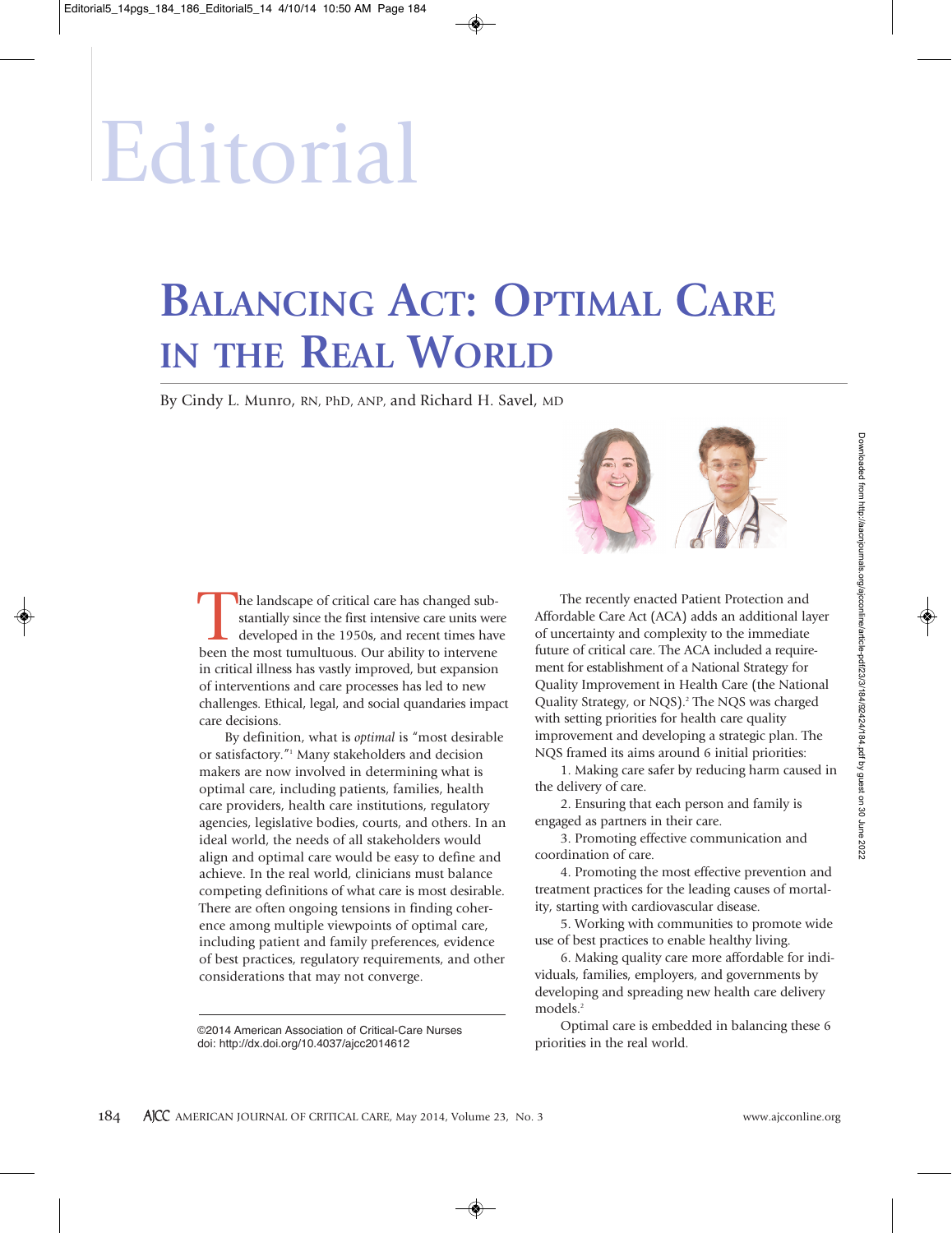### **A. Collaboration among providers is an essential** feature of optimal care.

#### **First, Do No Harm**

Above all, optimal care must be safe. "First, do no harm" is a tenet founded in medicine but embraced by all health care professions. Patient safety has become an integral driver of improvements to systems of care. The move to value-based payments adds financial incentives to improve patient safety and quality.

Engagement of patients and families as partners in care is important, but several factors can make this engagement difficult in critical care. Critically ill patients are often unable to directly engage with providers. Critical illness, medications, and interventions such as mechanical ventilation can contribute to decisional impairment and communication difficulties. Families often struggle to understand the patient's problem, the prognosis, and the risks and benefits of treatment options. In the absence of advance directives from the patient, families may be unsure about what care the patient would want to receive. Stakes and emotions are high, situations are dynamic, and some decisions must be made quickly.

Family dynamics are complicated, and decision making within a family is a process that may involve multiple family members. Although the focus is often on the formal surrogate decision maker in the family, an ethnographic study by Quinn and colleagues<sup>3</sup> identified many informal roles for family members that were incorporated into the group's decision making process. These roles included a primary caregiver, primary decision maker, family spokesperson, out-of-towner, patient's wishes expert, protector, vulnerable member, and health care expert. Our understanding of the complexity of family decision making is incomplete, and deserves additional study.

The NCQ noted that a lack of necessary understandable information impedes patients (and families) attempting to partner with health care providers in making decisions about their care. In a recent highfidelity simulation study of physicians' rapid decision

#### **About the Authors**

**Cindy L. Munro** is coeditor in chief of the *American Journal of Critical Care*. She is associate dean for research and innovation at the University of South Florida, College of Nursing, Tampa, Florida. **Richard H. Savel** is coeditor in chief of the *American Journal of Critical Care*. He is director, surgical critical care at Maimonides Medical Center and an associate professor of clinical medicine and neurology at the Albert Einstein College of Medicine, both in New York City.

**"** making for a simulated intensive care unit (ICU) patient and caregiver spouse, most physicians moved beyond providing information to engaging the caregiver in the decision-making process. <sup>4</sup> The most common physician decision making pattern was facilitative (providing information + eliciting preferences/values + guiding surrogate to apply preferences/values, used by 49%). Collaborative decision-making (information + eliciting + guiding + making a recommendation) was used by 37%. Only 12% of physicians made an independent treatment decision without involving the caregiver.

#### **A Critical Role for Nurses**

Nurses have a critical role in ensuring that families receive necessary, understandable information. In a recent survey of family members of ICU survivors, 5 75.8% of respondents identified the nurse as the member of the ICU team who was their main source of information during the patient's hospital stay; physicians were identified as the main source of information less frequently (attendings, 16.9%; residents, 8.9%; fellows, 4.8%). In the same survey, a quarter of the respondents reported feeling that that they had received inconsistent messages from providers, particularly in the first 48 hours of the ICU stay.

No matter how well presented, the information families need to make decisions about the critically ill patient is complicated. Clinicians must apply the evidence available about communicating with families, and we are wise to remember that our choice of words matters. Curtis and colleagues<sup>6</sup> provided examples of phrases that may convey negative messages or be confusing to patients and families (for example, "There is nothing we can do"), and suggest alternatives that more correctly convey our intent (for the previous example, substituting "We will focus our efforts on keeping the patient comfortable"). 6

Collaboration among providers is an essential feature of optimal care. There is a growing body of knowledge about interdisciplinary teams, with much of the focus centering on nurse-physician relationships as a central underpinning to effective interdisciplinary teams. In a study of nurse-physician leadership, Clark and Greenawald<sup>7</sup> found that collaboration was enhanced by (and diminished without) behaviors in 4 areas: positive interpersonal relationships (in contrast to problem solving, goal-directed relationships); organizational structure and support; shared expecta